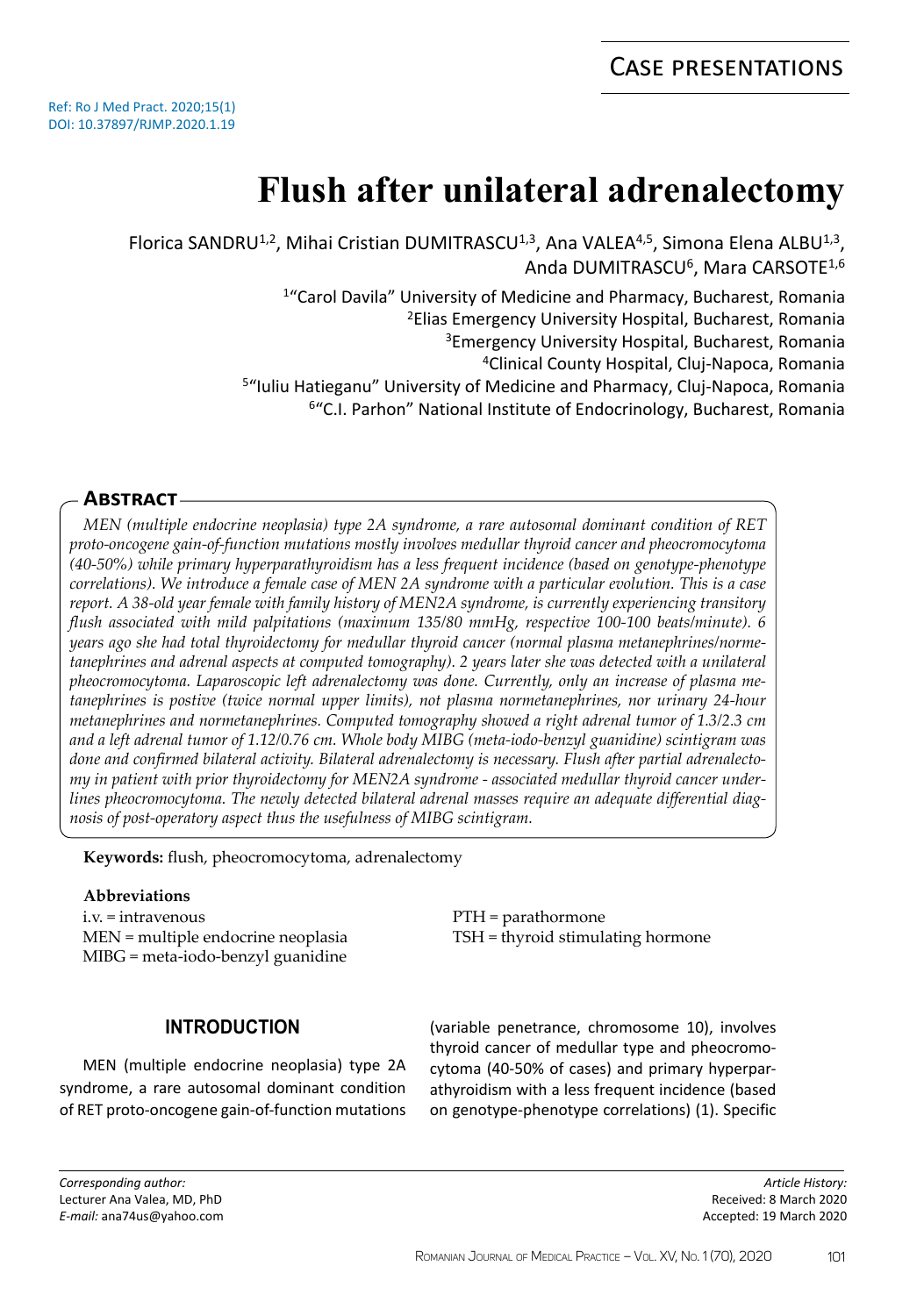endocrine panel of assays is required in addition to imaging techniques including computed tomography or functional imaging for enterochromafine tissue (2). Surgical approach is the rule, the timing of surgery depends on tumours timing; the general principle is that pheocromocytoma, once confirmed, is priory approached to thyroid removal because of severe risk involving acute adrenaline and noradrenaline release during surgery (3). One time laparoscopic bilateral approach represents the maximum efficacy of surgical approach for bilateral pheocromocytoma as seen also in other conditions like Cushing's disease (3,4).

Medullar thyroid cancer detection may be the first step of syndrome recognition in subjects who are not known with the mutation due to high prevalence in general population of thyroid nodules (5). Thyroid nodules may underline two lines of primary thyroid cancers: those associated with follicular cells and the others involving calcitonin excessive production (5,6,7). The strong gene-based association is described by C-cells-related malignancy and less for papillary/follicular cancers regarding the co-presence of other neoplasia (6,7,8).

#### **AIM**

We introduce a female case of MEN 2A syndrome with a particular evolution.

## **METHOD**

This is a case report.

## **CASE DATA**

#### **Current presentation**

This is a 38-old year old non-smoking female coming from endemic area with a medical history of MEN2A syndrome affecting a few members of her family. She has a history of two surgeries and she was referred for a second opinion because she currently experience transitory short episodes of generalized flush associated with mild palpitations without trigger. She has normal menses and she had two births. Clinical evaluation reveals normal blood pressure (110/70 mmHg) and heart rhythm (around 70 beats/minute) between crisis. During the episodes of flush she has maximum 135/80 mmHg, respective 100-100 beats/minute. The frequency of flush is highly variable and apparently there is no trigger, neither a medication is required.

#### **Personal medical history**

The subject has the following medical history: 6 years ago she had total thyroidectomy done for medullar thyroid cancer. At that point, the post-operative calcitonin normalized and she was offered daily substitution with levothyroxine (normal TSH was found at periodic assessments). At the moment of surgery she had normal blood pressure and heart beats as well as plasma metanephrines/normetanephrines and adrenal aspects at computed tomography. Two years later she was detected with a unilateral tumor which was considered a pheocromocytoma (a mild increase of plasma metanephrines and normal clinical presentation). Laparoscopic left adrenalectomy was done without complications and the patient was no longer checked up for 4 years when she started to experience the mentioned flushes and she was referred for a second opinion regarding the adequate approach.

#### **Hormonal assays**

On current admission, the subject has normal blood biochemistry panel. The mineral metabolism evaluation shows total calcium of 9.4 mg/ dL (normal levels are between 8.5 and 10.2 mg/ dl), ionic calculated calcium of 3.84 mg/dL (normal ranges are between 3.9 and 4.9 mg/dl), total proteins 8 g/dl (normal values: 6.5-8.7 g/dl), phosphorus of 3.6 mg/dl (normal limits: 2.5 -4.5 mg/ dl), alkaline phosphatase of 57 U/l (normal: 38- 105 U/l), 25-hydroxyvitamin D of 50 ng/ml (normal values > 30 ng/ml), parathormone (PTH) of 30 pg/ml (normal ranges between 15 and 65 pg/ml).

Thyroid assays show correct levothyroxine substitution based on a TSH (thyoid stimulating hormone) of 1 µUI/ml (normal 0.5-4.5 µUI/ml under 125 µg of levothyroxine per day). Calcitonin is of 2.6 pg/ml (normal values are between 1 and 4.8 mg/dl). Plasma metanephrines are 144 pg/ml, repeated 148 pg/ml (normal: 10-90 pg/ml), and plasma normetanephrines of 58 pg/ml, repeated 78 pg/ml (normal: 20-200 pg/ml). Similar assays were done around flush episodes with the same values.Urinary 24-hour metanephrines are 292 µg/24-h, repeated 313 µg/24-h (normal: 50-350 µg/24-h), urinary 24-h normetanephrines are 256 µg/24-h, repeated 239 µg/24-h (normal: 100- 600 µg/24-h). Neuroendocrine markers are normal: neuron specific enolase 4 ng/ml (normal: 0-12 ng/ml), chromogranin A 37 ng/ml (normal: 20-100 ng/ml), serotonin 143 ng/ml (normal: 80-400 ng/ml).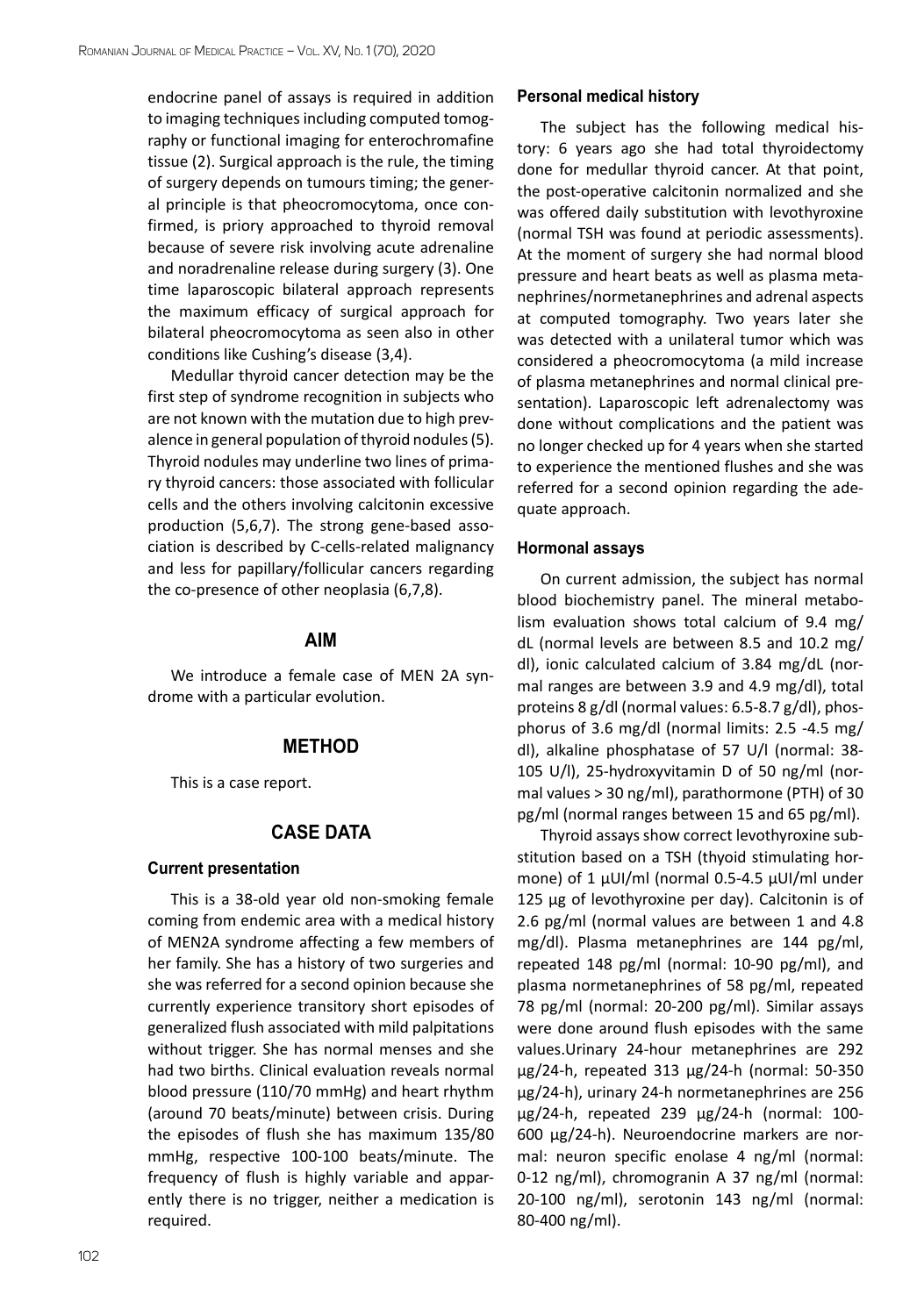#### **Imaging techniques**

I.v. (intravenous) contrast abdominal computed tomography showed a right adrenal tumor of 1.3 by 2.3 cm (centimeter) (Figure 1). Also, a left adrenal tumor of 1.12 by 0.76 cm was found at the level of previous surgery (Figure 2). Whole body I 123-MIBG (Meta-iodo-benzyl guanidine) scintigram was done and confirmed bilateral activity. Bilateral adrenalectomy is necessary.

## **DISCUSSION**

The particular aspect of the case is the presence of small left adrenal tumor despite the fact that medical records showed a total adrenalectomy. A relapse is possible but the risk of malignancy is low, most probably the procedure was partially done at that time from the begining. As limits of the case we mention the lack of specific gene mu-

tation and insufficient data regarding the medical records prior to current admission. Also, currently the values of plasma and 3-h urinary metanephrines and normetanephrines seem useful for an adequate confirmation of pheocromocytoma. The indication of bilateral approach is needed because the tumor on the left adrenal does not seem a post-operatory aspect, neither an incidentaloma because of the MIBG scintigram results. The risk of developing an adrenal incidentaloma is age-related but in this case functional activity excluded the diagnosis (9).

#### **The adrenalectomy technique**

In cases with partial adrenalectomy, one in every three patients displays primary adrenal insufficiency requiring replacement therapy (3). In this case we had only unilateral procedure so normal adrenal function was identified. If bilateral tumors



*Figure 1A. Liver and right adrenal aspect*



*Figure 1B. Right adrenal tumor (a pheocromocytoma)*

*Figure 1. i.v. contrast abdominal magnetic resonance imagery showing a right adrenal tumor of 1.3 by 2.3 cm on a young female with MEN2A syndrome* 





*Figure 2. A left adrenal tumour of 1.12 by 0.76 cm was found at the level of previous surgery (bilateral pheocromocytoma) – different transversal sections of abdominal magnetic resonance imagery*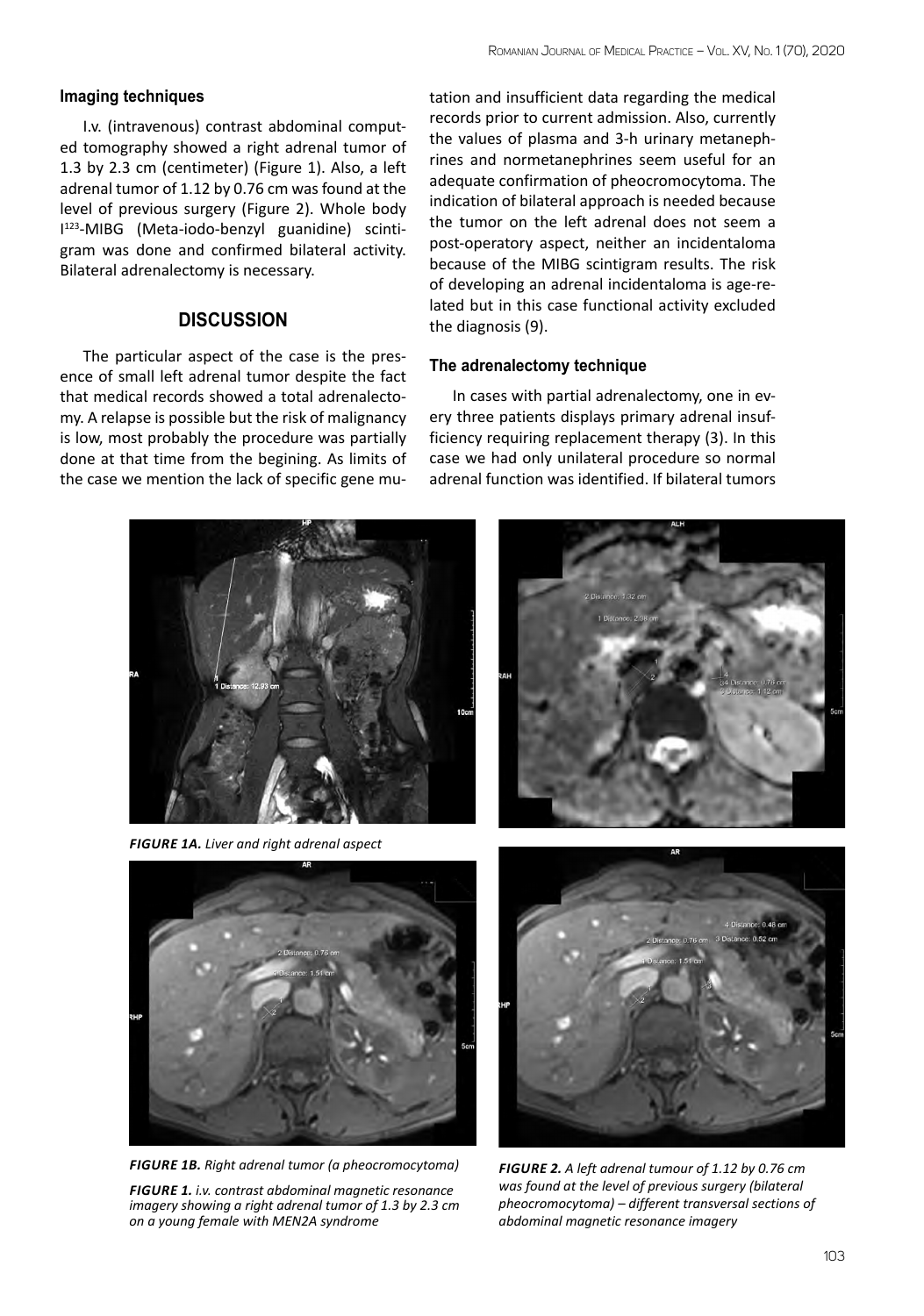are synchronously detected and they have obviously of different sizes, the removal of the lager tumor in addition to partial removal of the one with a smaller mass is advised by some surgeons (3). However, the risk of relapse and additional surgery is high because of the genetic background while partial technique is not a guarantee that adrenal replacement is not necessary (3). Modern days brought a real progress in the field of adrenal surgery which is no longer open but laparoscopic, including in large tumors even with cystic consistence (3,10). In children, the cortex sparing surgery is preferred in many cases where malignancy is not suspected but the typical approach is open in majority of cases (11,12).

#### **MEN syndromes**

This case introduces a MEN2A syndrome which is a part of MEN syndromes. 4 types have been reported combining endocrine and neuroendocrine tumors in addition to skin and bone anomalies (13,14,15). The most aggressive are cancers like medullar thyroid carcinoma, pancreatic neuroendocrine tumors etc. (16,17). In this case the thyroidectomy was promptly done and there was no sign of relapse 6 years later. When it comes to pheocromocytoma a mild phenotype is described, but the indication of both adrenal remove remains even it does not seem an emergency for

the moment because of the assays (only plasma metanephrines are increased). The patient neither develops primary hypeparathyroidsim, the third component of MEN2A syndrome bringing complications like kidney stone, osteoporosis and fractures (18,19,20). Prophylactic thyroidectomy is done in children with MEN2A syndrome depending of specific mutation while parathyroidectomy is not (21). The specific codon mutation is classified in three risk categories and this is correlated with the medullar thyroid cancer aggressively and the risk of developing PTH anomalies (22). Skin lesions in MEN2A syndrome (a part from cutaneous manifestations of high blood pressure crisis and pheocromocytoma) involves lichen amyloidosis in some cases (not this one) (23). Nowadays a refine of risk-oriented management of persons with MEN2A syndrome is registered (24).

#### **CONCLUSION**

Flush after partial adrenalectomy in patient with prior thyroidectomy for MEN2A syndrome - associated medullar thyroid cancer underlines pheocromocytoma. The newly detected bilateral adrenal masses require an adequate differential diagnosis of post-operatory aspect thus the usefulness of MIBG scintigram.

> *Conflict of interest:* none declared *Financial support:* none declared

#### **references**

- 1. [Breza J Jr,](https://www.ncbi.nlm.nih.gov/pubmed/?term=Breza J Jr%5BAuthor%5D&cauthor=true&cauthor_uid=29455549) [Breza J Sr.](https://www.ncbi.nlm.nih.gov/pubmed/?term=Breza J Sr%5BAuthor%5D&cauthor=true&cauthor_uid=29455549) Multiple endocrine neoplasia 2A (MEN 2A) syndrome. *[Bratisl](https://www.ncbi.nlm.nih.gov/pubmed/29455549) [Lek Listy.](https://www.ncbi.nlm.nih.gov/pubmed/29455549)* 2018;119(2):120-125.
- 2. [Taïeb D](https://www.ncbi.nlm.nih.gov/pubmed/?term=Ta%C3%AFeb D%5BAuthor%5D&cauthor=true&cauthor_uid=24889858), [Kebebew E](https://www.ncbi.nlm.nih.gov/pubmed/?term=Kebebew E%5BAuthor%5D&cauthor=true&cauthor_uid=24889858), [Castinetti F,](https://www.ncbi.nlm.nih.gov/pubmed/?term=Castinetti F%5BAuthor%5D&cauthor=true&cauthor_uid=24889858) [Chen](https://www.ncbi.nlm.nih.gov/pubmed/?term=Chen CC%5BAuthor%5D&cauthor=true&cauthor_uid=24889858) [CC,](https://www.ncbi.nlm.nih.gov/pubmed/?term=Chen CC%5BAuthor%5D&cauthor=true&cauthor_uid=24889858) [Henry JF](https://www.ncbi.nlm.nih.gov/pubmed/?term=Henry JF%5BAuthor%5D&cauthor=true&cauthor_uid=24889858), [Pacak K](https://www.ncbi.nlm.nih.gov/pubmed/?term=Pacak K%5BAuthor%5D&cauthor=true&cauthor_uid=24889858). Diagnosis and preoperative imaging of multiple endocrine neoplasia type 2: Current status and future directions. *[Clin Endocrinol](https://www.ncbi.nlm.nih.gov/pubmed/24889858)* (Oxf). 2014; 81(3):317-28.
- 3. [Pedullà G](https://www.ncbi.nlm.nih.gov/pubmed/?term=Pedull%C3%A0 G%5BAuthor%5D&cauthor=true&cauthor_uid=24571990), [Crocetti D](https://www.ncbi.nlm.nih.gov/pubmed/?term=Crocetti D%5BAuthor%5D&cauthor=true&cauthor_uid=24571990), [Paliotta A,](https://www.ncbi.nlm.nih.gov/pubmed/?term=Paliotta A%5BAuthor%5D&cauthor=true&cauthor_uid=24571990) [Tarallo](https://www.ncbi.nlm.nih.gov/pubmed/?term=Tarallo MR%5BAuthor%5D&cauthor=true&cauthor_uid=24571990) [MR,](https://www.ncbi.nlm.nih.gov/pubmed/?term=Tarallo MR%5BAuthor%5D&cauthor=true&cauthor_uid=24571990) [De Gori A,](https://www.ncbi.nlm.nih.gov/pubmed/?term=De Gori A%5BAuthor%5D&cauthor=true&cauthor_uid=24571990) [Cavallaro G,](https://www.ncbi.nlm.nih.gov/pubmed/?term=Cavallaro G%5BAuthor%5D&cauthor=true&cauthor_uid=24571990) [De Toma G](https://www.ncbi.nlm.nih.gov/pubmed/?term=De Toma G%5BAuthor%5D&cauthor=true&cauthor_uid=24571990). Surgical treatment of pheochromocytoma in MEN 2. *[Ann Ital Chir.](https://www.ncbi.nlm.nih.gov/pubmed/24571990)* 2014;85(5):443-7.
- 4. Paduraru DN, Nica A, Carsote M, Valea A. Adrenalectomy for Cushing's syndrome: do's and don'ts. *Journal of Medicine and Life.* 2016;4(9):334-341.
- 5. Dumitru N, Ghemigian A, Carsote M, Albu SE, Terzea D, Valea A. Thyroid nodules after initial evaluation by primary health care practitioners: An ultrasound pictorial essay. *Archives of the Balkan Medical Union.* 2016;51(3):434-438.
- 6. Carsote M, Albu SE, Iorgulescu R, Dumitrascu A, Terzea D, Goldstein A, Poiana C. From vasomotor symptoms to

solid and insular papillary thyroid cancer with oxyphil variant areas. *Journal of Surgical Sciences.* 2015;2(2):87-91.

- 7. [Lodish M](https://www.ncbi.nlm.nih.gov/pubmed/?term=Lodish M%5BAuthor%5D&cauthor=true&cauthor_uid=23652668). Multiple endocrine neoplasia type 2. *[Front Horm Res.](https://www.ncbi.nlm.nih.gov/pubmed/23652668)* 2013;41:16-29.
- 8. Poiana C, Virtej I, Carsote M, Banceanu M, Sajin M, Stanescu B, Ioachim D, Hortopan D, Coculescu M. Virilising Sertoli-Leydig cell tumour associated with thyroid papillary carcinoma: case report and general considerations. *Gynecol Endocrinol* 2010; 26(8):617-622.
- 9. [Gheorghisan-Galateanu AA,](http://www.ncbi.nlm.nih.gov/pubmed/?term=Gheorghisan-Galateanu AA%5BAuthor%5D&cauthor=true&cauthor_uid=26968295) [Carsote M](http://www.ncbi.nlm.nih.gov/pubmed/?term=Carsote M%5BAuthor%5D&cauthor=true&cauthor_uid=26968295), Valea A. Incidentaloma: From general practice to specific endocrine frame. *[J Pak](http://www.ncbi.nlm.nih.gov/pubmed/26968295) [Med Assoc.](http://www.ncbi.nlm.nih.gov/pubmed/26968295)* 2017; 67(6):917-922.
- 10. Poiana C, Carsote M, Chirita C, Terzea D, Paun S, Beuran M. Giant adrenal cyst: Case study. *J Med Life* 2010;3(3):308-313.
- 11. [Traynor MD Jr](https://www.ncbi.nlm.nih.gov/pubmed/?term=Traynor MD Jr%5BAuthor%5D&cauthor=true&cauthor_uid=31691026), [Sada A](https://www.ncbi.nlm.nih.gov/pubmed/?term=Sada A%5BAuthor%5D&cauthor=true&cauthor_uid=31691026), [Thompson GB,](https://www.ncbi.nlm.nih.gov/pubmed/?term=Thompson GB%5BAuthor%5D&cauthor=true&cauthor_uid=31691026) [Moir CR](https://www.ncbi.nlm.nih.gov/pubmed/?term=Moir CR%5BAuthor%5D&cauthor=true&cauthor_uid=31691026), [Bancos I](https://www.ncbi.nlm.nih.gov/pubmed/?term=Bancos I%5BAuthor%5D&cauthor=true&cauthor_uid=31691026), [Farley DR,](https://www.ncbi.nlm.nih.gov/pubmed/?term=Farley DR%5BAuthor%5D&cauthor=true&cauthor_uid=31691026) [Dy BM](https://www.ncbi.nlm.nih.gov/pubmed/?term=Dy BM%5BAuthor%5D&cauthor=true&cauthor_uid=31691026), [Lyden ML](https://www.ncbi.nlm.nih.gov/pubmed/?term=Lyden ML%5BAuthor%5D&cauthor=true&cauthor_uid=31691026), [Habermann EB](https://www.ncbi.nlm.nih.gov/pubmed/?term=Habermann EB%5BAuthor%5D&cauthor=true&cauthor_uid=31691026), [McKenzie TJ.](https://www.ncbi.nlm.nih.gov/pubmed/?term=McKenzie TJ%5BAuthor%5D&cauthor=true&cauthor_uid=31691026) Adrenalectomy for non-neuroblastic pathology in children. *[Pediatr Surg Int.](https://www.ncbi.nlm.nih.gov/pubmed/31691026)* 2019 Nov 5.
- 12. [Carsote M](https://www.ncbi.nlm.nih.gov/pubmed/?term=Carsote M%5BAuthor%5D&cauthor=true&cauthor_uid=28246490), [Ghemigian A,](https://www.ncbi.nlm.nih.gov/pubmed/?term=Ghemigian A%5BAuthor%5D&cauthor=true&cauthor_uid=28246490) [Terzea D](https://www.ncbi.nlm.nih.gov/pubmed/?term=Terzea D%5BAuthor%5D&cauthor=true&cauthor_uid=28246490), [Gheorghisan-Galateanu AA](https://www.ncbi.nlm.nih.gov/pubmed/?term=Gheorghisan-Galateanu AA%5BAuthor%5D&cauthor=true&cauthor_uid=28246490), [Valea A.](https://www.ncbi.nlm.nih.gov/pubmed/?term=Valea A%5BAuthor%5D&cauthor=true&cauthor_uid=28246490) Cystic adrenal lesions: Focus on pediatric population (a review). *[Clujul Med.](https://www.ncbi.nlm.nih.gov/pubmed/?term=adrenal+cyst+pediatric+carsote)* 2017; 90(1):5-12.
- 13. [Poiana C,](https://www.ncbi.nlm.nih.gov/pubmed/?term=Poian%C4%83 C%5BAuthor%5D&cauthor=true&cauthor_uid=21424054) [Carsote M](https://www.ncbi.nlm.nih.gov/pubmed/?term=Car%C5%9Fote M%5BAuthor%5D&cauthor=true&cauthor_uid=21424054), [Ardeleanu C,](https://www.ncbi.nlm.nih.gov/pubmed/?term=Ardeleanu C%5BAuthor%5D&cauthor=true&cauthor_uid=21424054) [Terzea](https://www.ncbi.nlm.nih.gov/pubmed/?term=Terzea D%5BAuthor%5D&cauthor=true&cauthor_uid=21424054) [D](https://www.ncbi.nlm.nih.gov/pubmed/?term=Terzea D%5BAuthor%5D&cauthor=true&cauthor_uid=21424054), [Avramescu ET](https://www.ncbi.nlm.nih.gov/pubmed/?term=Avramescu ET%5BAuthor%5D&cauthor=true&cauthor_uid=21424054), [Neamtu MC,](https://www.ncbi.nlm.nih.gov/pubmed/?term=Neam%C5%A3u MC%5BAuthor%5D&cauthor=true&cauthor_uid=21424054) [Miulescu](https://www.ncbi.nlm.nih.gov/pubmed/?term=Miulescu RD%5BAuthor%5D&cauthor=true&cauthor_uid=21424054) [RD.](https://www.ncbi.nlm.nih.gov/pubmed/?term=Miulescu RD%5BAuthor%5D&cauthor=true&cauthor_uid=21424054) The value of the immunohistochemistry in a case of gastric neuroendocrine tumor and thyroid metastasis. *[Rom J Morphol](https://www.ncbi.nlm.nih.gov/pubmed/21424054) [Embryol.](https://www.ncbi.nlm.nih.gov/pubmed/21424054)* 2011; 52(1):187-92.
- 14. [Decmann A](https://www.ncbi.nlm.nih.gov/pubmed/?term=Decmann A%5BAuthor%5D&cauthor=true&cauthor_uid=31588530), [Patócs A,](https://www.ncbi.nlm.nih.gov/pubmed/?term=Pat%C3%B3cs A%5BAuthor%5D&cauthor=true&cauthor_uid=31588530) [Igaz P](https://www.ncbi.nlm.nih.gov/pubmed/?term=Igaz P%5BAuthor%5D&cauthor=true&cauthor_uid=31588530). Overview of Genetically Determined Diseases/Multiple Endocrine Neoplasia Syndromes Predisposing to Endocrine Tumors. *[Exp](https://www.ncbi.nlm.nih.gov/pubmed/31588530) [Suppl.](https://www.ncbi.nlm.nih.gov/pubmed/31588530)* 2019;111:105-127.
- 15. [Poiana C,](https://www.ncbi.nlm.nih.gov/pubmed/?term=Poian%C4%83 C%5BAuthor%5D&cauthor=true&cauthor_uid=24322017) Neamţu MC, [Avramescu ET](https://www.ncbi.nlm.nih.gov/pubmed/?term=Avramescu ET%5BAuthor%5D&cauthor=true&cauthor_uid=24322017), [Carsote M](https://www.ncbi.nlm.nih.gov/pubmed/?term=Car%C5%9Fote M%5BAuthor%5D&cauthor=true&cauthor_uid=24322017), [Trifănescu R](https://www.ncbi.nlm.nih.gov/pubmed/?term=Trif%C4%83nescu R%5BAuthor%5D&cauthor=true&cauthor_uid=24322017), [Terzea D,](https://www.ncbi.nlm.nih.gov/pubmed/?term=Terzea D%5BAuthor%5D&cauthor=true&cauthor_uid=24322017) [Neamtu](https://www.ncbi.nlm.nih.gov/pubmed/?term=Neam%C5%A3u OM%5BAuthor%5D&cauthor=true&cauthor_uid=24322017) [OM,](https://www.ncbi.nlm.nih.gov/pubmed/?term=Neam%C5%A3u OM%5BAuthor%5D&cauthor=true&cauthor_uid=24322017) [Ferechide D](https://www.ncbi.nlm.nih.gov/pubmed/?term=Ferechide D%5BAuthor%5D&cauthor=true&cauthor_uid=24322017), [Danciulescu Miulescu R.](https://www.ncbi.nlm.nih.gov/pubmed/?term=D%C4%83nciulescu Miulescu R%5BAuthor%5D&cauthor=true&cauthor_uid=24322017) The poor prognosis factors in G2 neuroendocrine tumor. *[Rom J Morphol](https://www.ncbi.nlm.nih.gov/pubmed/24322017) [Embryol.](https://www.ncbi.nlm.nih.gov/pubmed/24322017)* 2013; 54(3 Suppl):717-20.
- 16. [Al-Salameh A,](https://www.ncbi.nlm.nih.gov/pubmed/?term=Al-Salameh A%5BAuthor%5D&cauthor=true&cauthor_uid=29909163) [Baudry C,](https://www.ncbi.nlm.nih.gov/pubmed/?term=Baudry C%5BAuthor%5D&cauthor=true&cauthor_uid=29909163) [Cohen R](https://www.ncbi.nlm.nih.gov/pubmed/?term=Cohen R%5BAuthor%5D&cauthor=true&cauthor_uid=29909163). Update on multiple endocrine neoplasia Type 1 and 2. *[Presse Med.](https://www.ncbi.nlm.nih.gov/pubmed/29909163)* 2018 Sep;47(9):722-731.